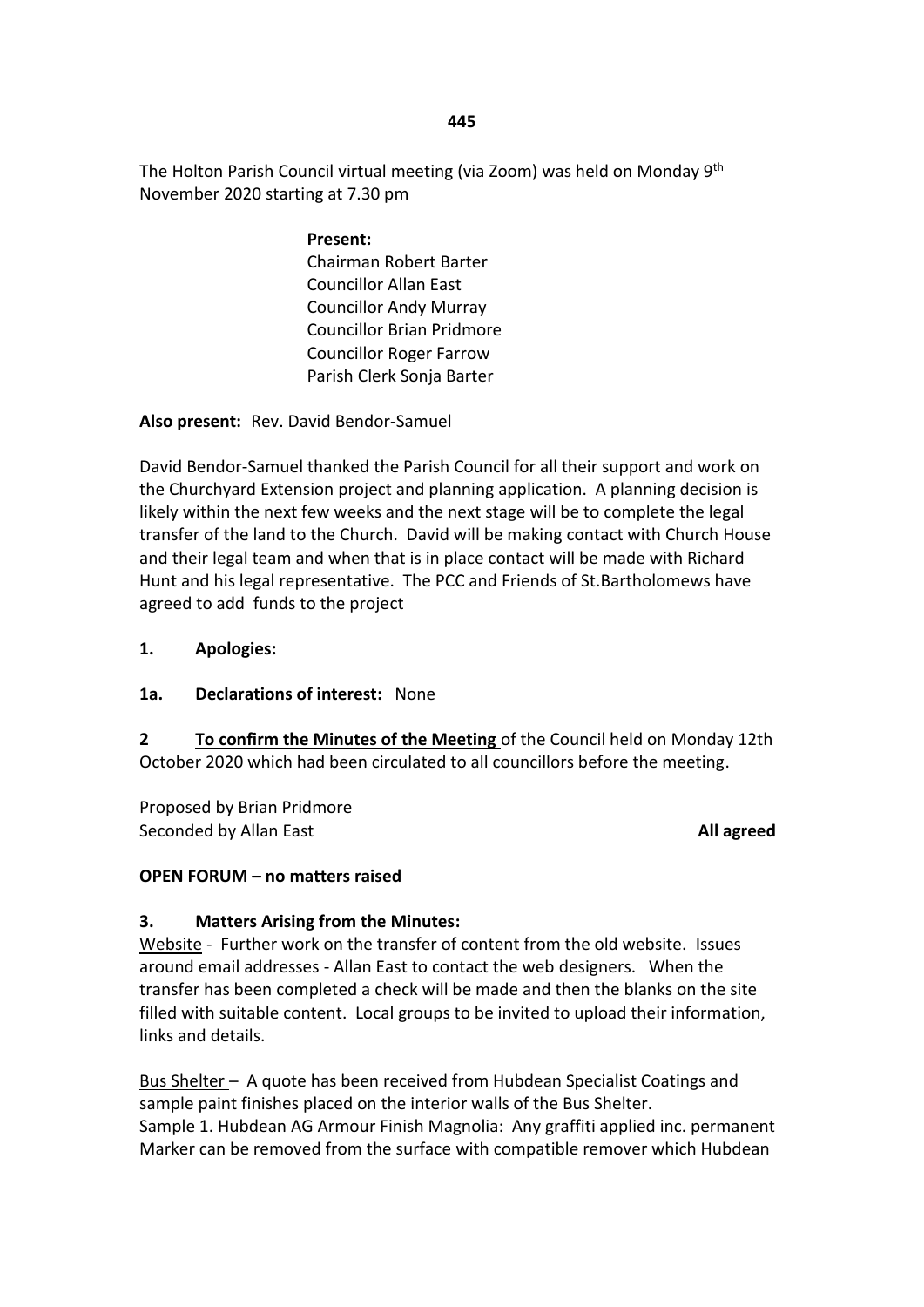would supply F.O.C. on application. In the event of Graffiti within the first 6 months Hubdean will include Monthly inspections and any removal within their costs **£475.**

Sample 2. Masonry Finish: Any Graffiti applied could be "sealed over" with Stain Block and then Overcoated with Masonry Paint to the affected areas. Aftercare would not be provided **£300.**

# **It was proposed by Robert Barter and Seconded by Brian Pridmore that the quote of £475 for Sample 1. be accepted and the work carried out. All agreed**

The exterior of the bus shelter to be left as it is but with the addition of a trellis and sympathetic planting to cover the wall and improve the appearance of the building. The East and Murray family to take charge of this project and also the repainting of the Notice Board.

The tiled roof will need some attention – replacement tiles and cleaning to be included in the 2021/22 Precept.

Brookes Liaison Group: A Zoom meeting to be organised for the end of November. To-date no further information has been received.

#### Defibrillator

Information has been circulated about Defibrillators. Costings with weatherproof, locked and heated Cabinet around £1000. Power source required – The Clerk to investigate the costing of providing a power supply to the Bus Shelter. Other sites discussed such as Holton Village Hall which would have the power supply and further information on the usage of the equipment at the three known local sites and access requested.

#### **4. Traffic, Road and Highway Matters**

Final main cut of verges completed.

## **5. Financial Matters**

| а. | <b>Accounts submitted for payment</b>   |        |
|----|-----------------------------------------|--------|
|    | Clerk's Salary November                 | 396.00 |
|    | Clive Laman October village maintenance | 150.00 |
|    | R. Taylor Landscapes Churchyard October | 85.72  |
|    | R. Taylor Landscapes Orchard October    | 72.00  |
|    | The Maple Tree                          | 750.00 |
|    | <b>Wheatley Park School Prize</b>       | 50.00  |

## **b. Bank balances after paying above cheques and money received.**

| <b>Deposit</b> | £17,455.28 |
|----------------|------------|
| <b>Current</b> | £1,356.29  |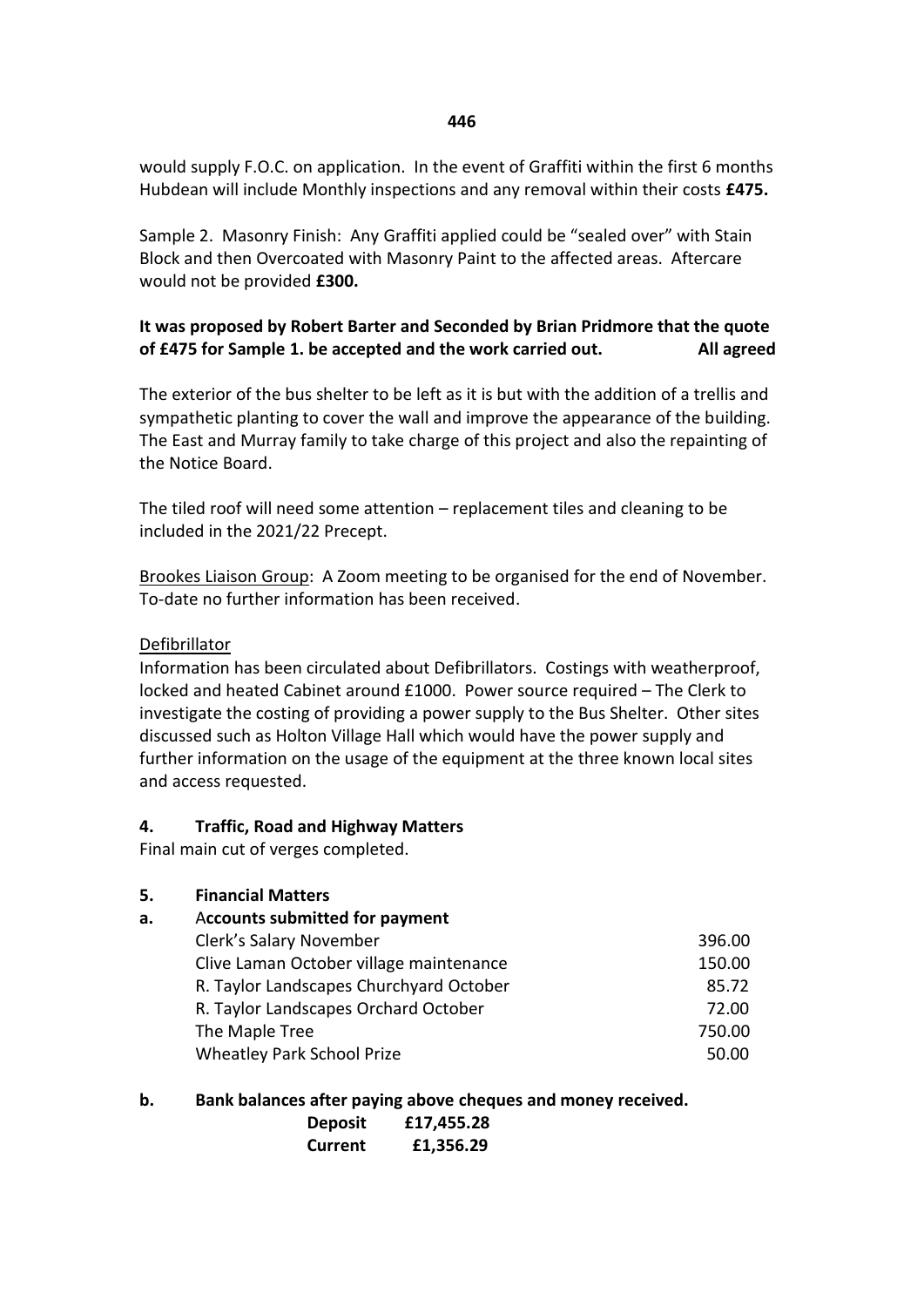#### **c. Precept 2021/22**

Preliminary discussion and proposals for future spending on projects and grants. The following were considered: A draft Precept has been prepared and the following grants to be finalised in December for 2021/22 in addition to the usual running costs of the Parish:

Grant to The Maple Tree - £750 Bus shelter repairs and Notice Board - £500. Defibrillator £1000 Holton Village Hall - £2000 grant to support community involvement events/projects involving the Village Hall and Village Hall Management Committee Wheatley Park School Prize - £50

A Precept Budget to be prepared for discussion at the December meeting.

Additionally an immediate grant of £1500 to Holton Village Hall towards the costs of the Ceiling Insulation, New Suspended Ceiling and Lighting.

CIL Monies Balance £2796 (amounts received Nov 2017 and Nov 2018)) allocated to provision of play equipment + £1000 previously precepted towards play equipment.

CIL Regulation 59F the town/parish can spend these funds on:

Provision, improvements, replacement, operation or maintenance of infrastructure (such as open spaces, village halls, leisure facilities, schools etc.), or anything else that is concerned with addressing the demands that development places on an area.

A parish council does not need approval for spending CIL from the Local Planning Authority. It is, however, accountable for what monies are spent on. Should it use CIL receipt in a way which is not in accordance with the regulations (or fail to spend it within 5 years) it can then be required to pay it back.

## **It was proposed by Andy Murray and seconded by Roger Farrow that the Clerk's Report be accepted and the accounts paid.** All **Agreed**

#### **6. District/County Councillors.**

No representatives.

#### **7. Churchyard**

Historic England no objections. Countryside and Environment no objection. Arboricultural Survey required to include the root protection areas of the trees. Contacted two recommended Arboriculturalists and instructed Sylva Consulting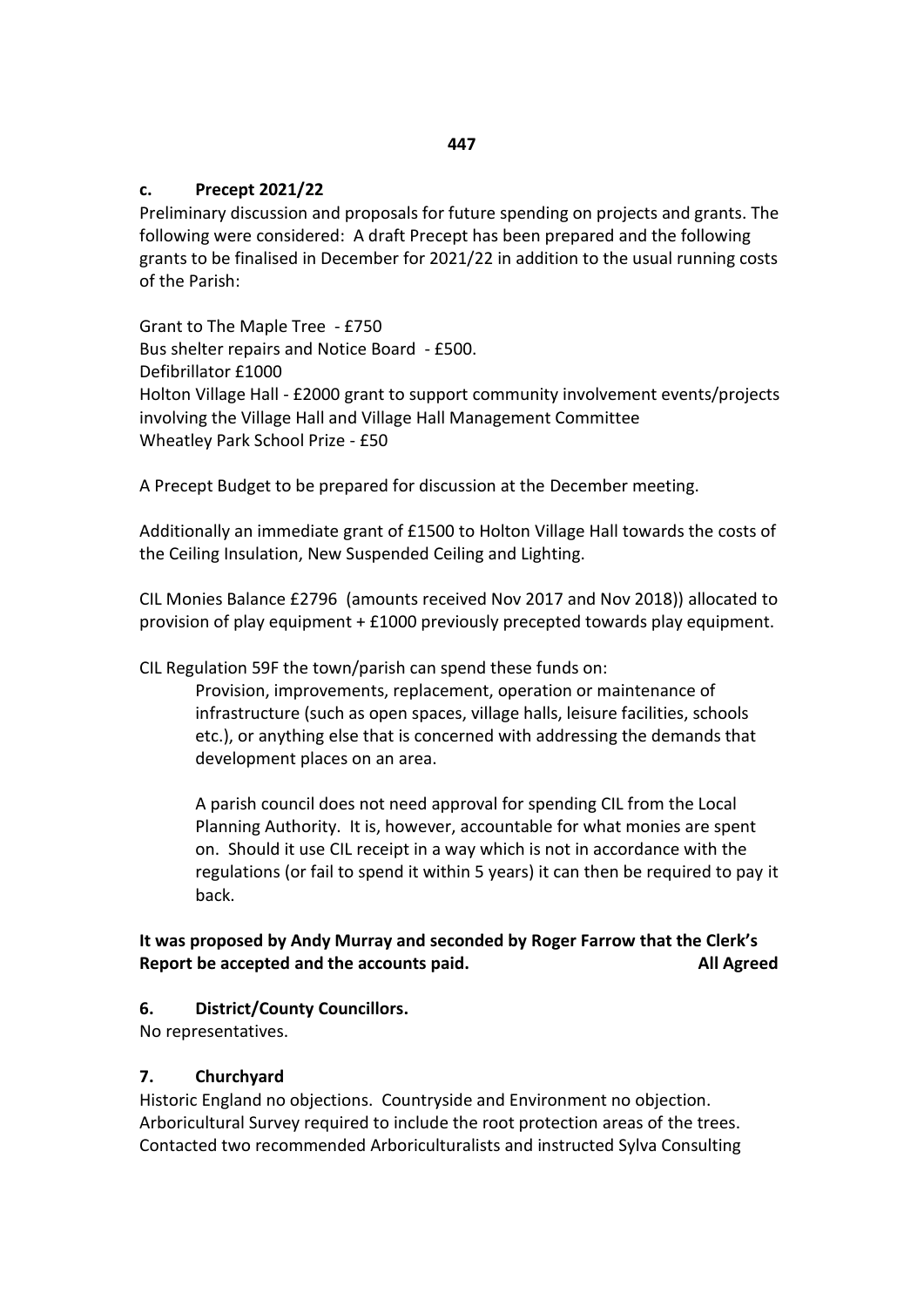#### **448**

to carry out the work. Fee £525 + Vat. The survey to be completed this week and submitted to the Planning Authority.

The next stage after the planning approval will be to engage the Church and Landowner's legal representatives and proceed with the Land Transfer.

The amount set aside by the Parish Council of £7000 for costs involving the provision of the Churchyard extension now stand at £2454 after paying for planning application fees, archaeological survey and arboricultural survey.

Estimates of the costs for the rebuilding of the boundary wall, refitting the railings and tree and scrub removal to be investigated.

#### **8. Planning Applications:**

P20/S3727/FUL. Swallow Barn, Waterperry Road, Holton. OX33 1PW. Change of use from agricultural land (paddock) to garden use. No objections.

P20/S3841/N4B Land adjacent to Wheatley Park School, Holton. OX33 1PZ Change of use of an agricultural building to form 3 no dwellings (Use Class 3) and associated operational development.

Comments: The report (27 April 2020) from the Planning Officer Luke Veillet noted that he had two main concerns with trying to utilise the legislation to convert the building on the site.

- Whether the building is and has, since  $20<sup>th</sup>$  March 2012, been used solely for agricultural purposes as the primary use;
- Whether the building can reasonably be "changed" or converted in a manner which is permitted by the legislation to facilitate the use.

On the first issue, the Planning Officer noted that further pictures of the site had been sent to him which seemed to indicate some level of storage which did not seem to correspond to an agricultural use ……….

The second issue is the current condition of the building. The Planning Officer stated "It is essentially an old steel pole barn with a very limited level of timber cladding on some parts of the elevations. I would be concerned in this case that the amount of work required to facilitate the change of use would go beyond this and may be considered a 'rebuild' or 'fresh build'."

Reference should be made to the Structural Report dated 8 October 2020 and the last paragraph which indicates that the trusses are inadequate and a secondary support structure would need to be installed within the footprint of the existing building. This would suggest that the existing structure is not adequate for conversion.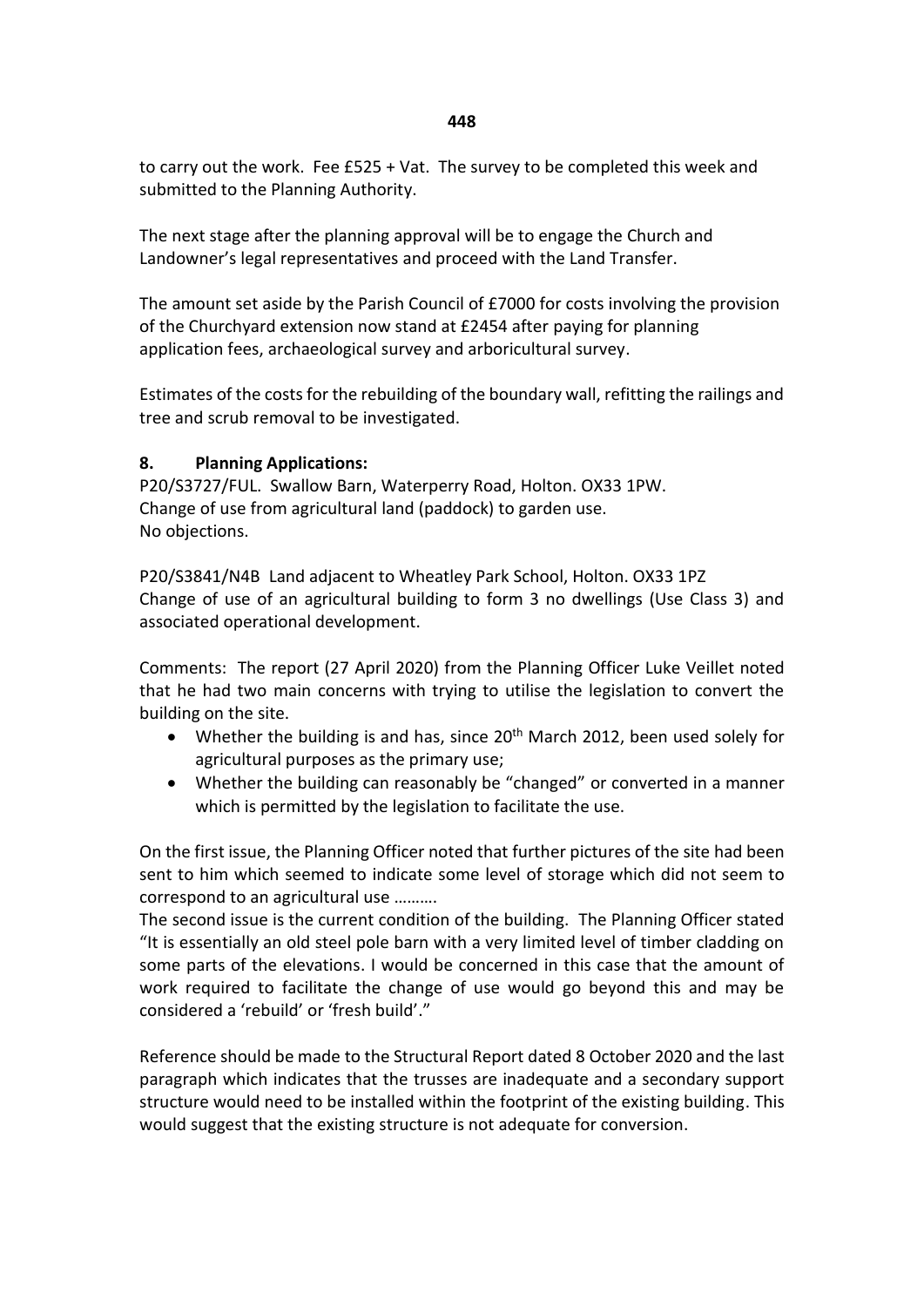P20/S3812/N4B. OS 3025, Holton Park Barn, Holton. OX33 1PT Change of use and associated operations to convert existing agricultural building to a dwelling house.

Comments: The Prior Approval Ref: P18/S1162/PAR 31 May 2018 included 11 conditions which we hope will be carried forward and considered in this new application P20/S3812/N4B. Conditions 5 and 6 regarding the access road are of particular concern to the neighbours.

Invitation to comment on the demolition of existing temporary classrooms and the erection of an extension to the Steve Drywood Building, John Watson School, Wheatley Park Campus, Holton.

A planning application for the proposed development will be submitted shortly.

# **9. Planning Decisions (South Oxfordshire District Council):**

P20/S2741/HH. The Dairy, Pond Farm Holton. OX33 1PY Enlarge kitchen window at rear of property. Addition of conservation rooflight at rear of property. **Granted**

P20/S3135/LB. Pond Farm, Holton, Oxford. OX33 1PT Replacement of east and west porches **Granted**

## **10. Reports**

Enforcement VE20/176 – Swallow Barn, Waterperry Road, Holton.

SODC have written to the owner stating that the creation of an access track, laying of hard standing and erection of stables requires planning permission. A request to submit an application by 2 December to retain the developments. The alternative is to remove the unauthorised structures by 2 December 2020. A request that they inform the Council of their intentions.

Enforcement SE20/188. Holton Field Groundworks – no further information

## **11. Publications/Letters and forthcoming events**

Road Safety week in Holton 31<sup>st</sup> October to 7<sup>th</sup> November 2020 Scarecrows in High Vis. A great turnout of 13 scarecrows and the winners were the Livesey family from Hamlet.

Letter (circulated) received from The Maple Tree thanking the Parish Council for their support in previous years. Last year they provided services to nine families from Holton and ran a family Christmas Craft afternoon in Holton Village Hall open to all in the village. Maple Tree Sunflower Seeds grew in a number of Holton gardens